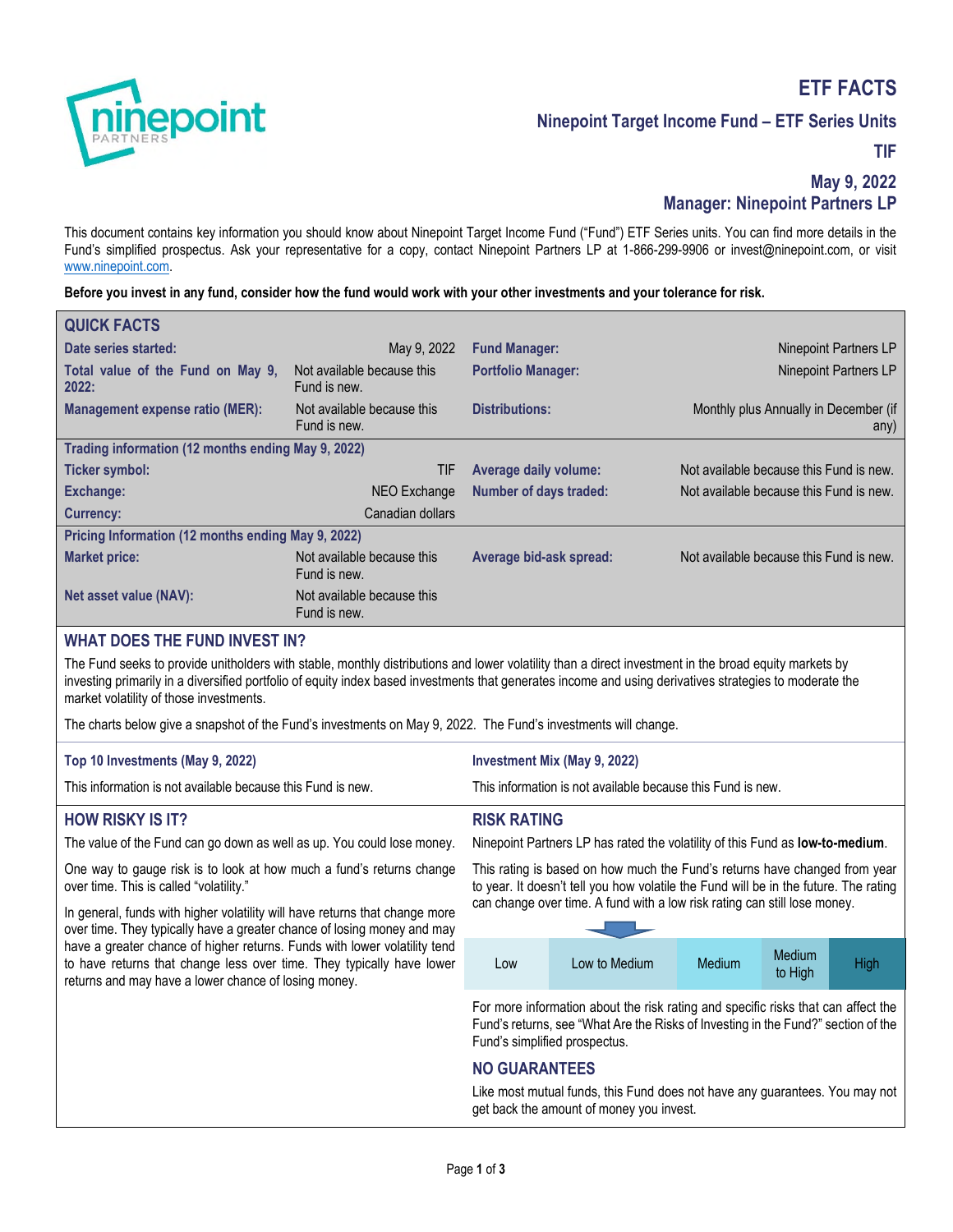# **HOW HAS THE FUND PERFORMED?**

This section tells you how ETF Series units of the Fund have performed, with returns calculated using the Fund's net asset value (NAV). However, this information is not available because this Fund is new.

#### **Year-by-year returns**

This section tells you how ETF Series units of the Fund performed in the past calendar years. However, this information is not available because this Fund is new.

#### **Best and worst 3-month returns**

This section shows the best and worst returns for ETF Series units of the Fund in a 3-month period. However, this information is not available because the Fund is new.

#### **Average return**

This section shows the value and annual compounded rate of return of a hypothetical \$1,000 investment in ETF Series units of the Fund. However, this information is not available because the Fund is new.

### **TRADING ETF SERIES**

Exchange-traded series hold a basket of investments, like mutual funds, but trade on exchanges like stocks. Here are a few things to keep in mind when trading exchange-traded series:

#### **Pricing**

Exchange-traded series have two sets of prices: market price and net asset value (NAV).

#### **Market price**

- Exchange-traded series are bought and sold on exchanges at the market price. The market price can change throughout the trading day. Factors like supply, demand, and changes in the value of a Fund's investments can effect the market price.
- You can get price quotes any time during the trading day. Quotes have two parts: **bid** and **ask**.
- The bid is the highest price a buyer is willing to pay if you want to sell your exchange-traded units. The ask is the lowest price a seller is willing to accept if you want to buy exchange traded units. The difference between the two is called the "bid-ask spread".
- In general, a smaller bid-ask spread means the exchange-traded series is more liquid. That means you are more likely to get the price you expect.

#### **Net asset value (NAV)**

- Like mutual funds, exchange-traded series have a NAV. It is calculated after the close of each trading day and reflects the value of a Fund's investments at that point in time.
- NAV is used to calculate financial information for reporting purposes like the returns shown in this document.

#### **Orders**

There are two main options for placing trades: market orders and limit orders. A market order lets you buy or sell exchange-traded units at the current market price. A limit order lets you set the price at which you are willing to buy or sell exchange-traded units.

#### **Timing**

In general, market prices of exchange-traded series can be more volatile around the start and end of the trading day. Consider using a limit order or placing a trade at another time during the trading day.

| WHO IS THIS FUND FOR?                                                                                                                                                                                                                                                                                                           | A WORD ABOUT TAX                                                                                                                                                                                                                                                                                                                            |  |
|---------------------------------------------------------------------------------------------------------------------------------------------------------------------------------------------------------------------------------------------------------------------------------------------------------------------------------|---------------------------------------------------------------------------------------------------------------------------------------------------------------------------------------------------------------------------------------------------------------------------------------------------------------------------------------------|--|
| The Fund is suitable for those investors seeking stable, monthly<br>distributions, lower volatility than a direct investment in the broad equity<br>markets, and exposure to a diversified portfolio of equity index based<br>investments. The Fund is suitable for investors with a medium to long-term<br>investment horizon. | In general, you'll have to pay income tax on any money you make on a fund.<br>How much you pay depends on the tax laws where you live, the type of earnings<br>(i.e., income or capital gains), and whether or not you hold the Fund in a<br>registered plan such as a Registered Retirement Savings Plan or a Tax-Free<br>Savings Account. |  |
|                                                                                                                                                                                                                                                                                                                                 | Keep in mind that if you hold your Fund in a non-registered account, fund<br>distributions are included in your taxable income, whether you get them in cash<br>or have them reinvested.                                                                                                                                                    |  |